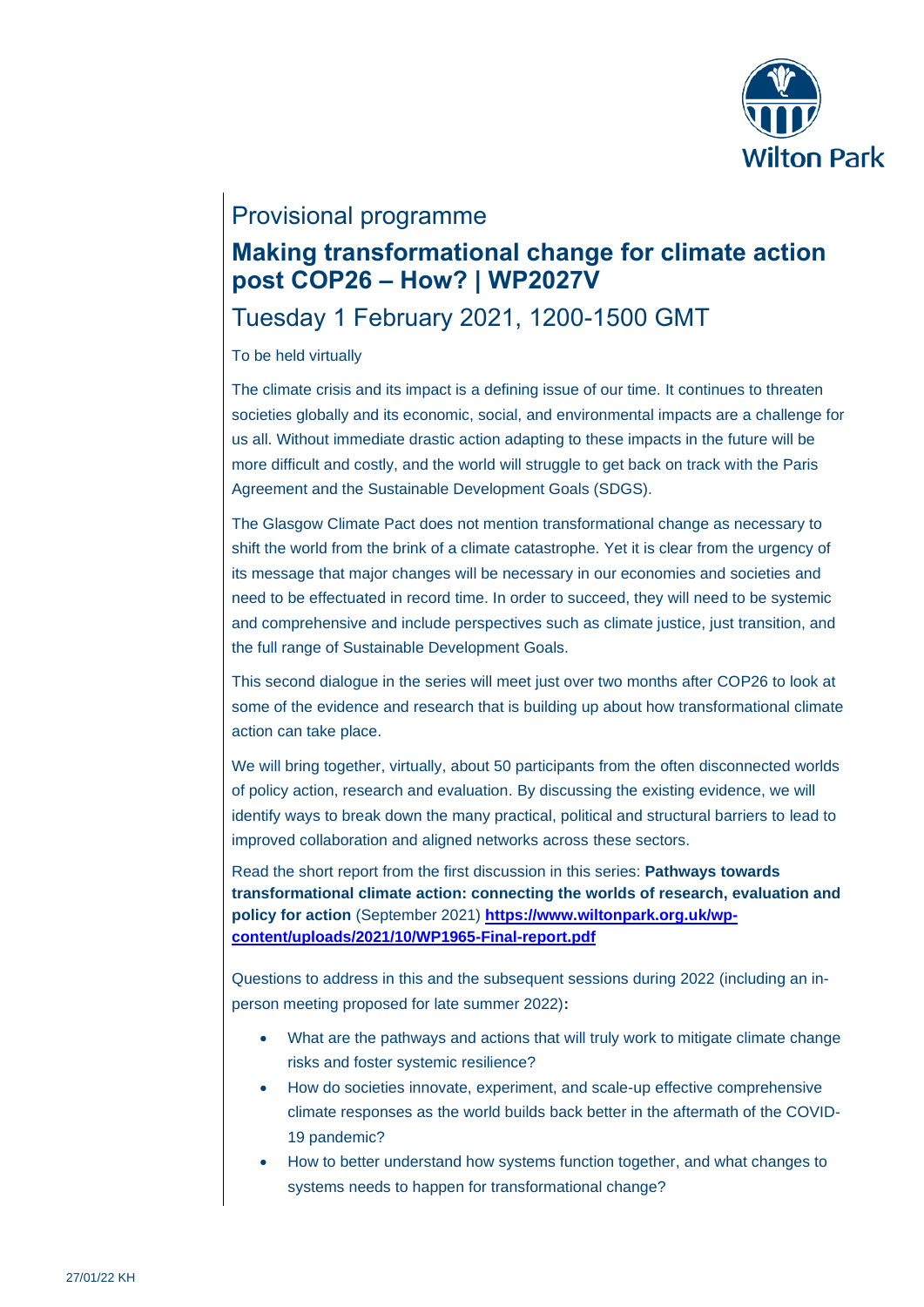|           | What processes will generate enough commonly-held beliefs about how to<br>transform cultures, values and societies - and the will to make these changes<br>happen?<br>How to create stronger evaluation, research, science, monitoring, evidence and<br>$\bullet$                                                                                                                                             |
|-----------|---------------------------------------------------------------------------------------------------------------------------------------------------------------------------------------------------------------------------------------------------------------------------------------------------------------------------------------------------------------------------------------------------------------|
|           | knowledge systems to better understand lessons learnt from transformations that<br>happen as a result of investments and projects? How to ensure these lessons are<br>captured, made relevant and accessible for others through communication? How<br>to ensure learnings are learnt, and implemented?                                                                                                        |
|           | This meeting is held in partnership with: The International Development Evaluation<br>Association (IDEAS), Climate Investment Funds, Global Environment Facility, Green<br>Climate Fund, University of Sussex, Institute of Development Studies, United Nations<br>Development Programme Independent Evaluation Office, International Evaluation<br>Academy, International Fund for Agricultural Development. |
|           | (Speakers invited and themes proposed; * denotes confirmed)                                                                                                                                                                                                                                                                                                                                                   |
| 1150-1200 | Participants join                                                                                                                                                                                                                                                                                                                                                                                             |
| 1200-1210 | <b>Welcome and introduction</b>                                                                                                                                                                                                                                                                                                                                                                               |
|           | <b>*Robin Hart</b><br>Senior Programme Director, Wilton Park                                                                                                                                                                                                                                                                                                                                                  |
| 1210-1240 | 1. The outcomes of COP26 – and what it means for transformational<br>change?                                                                                                                                                                                                                                                                                                                                  |
|           | <b>Reflections</b><br>*Rob D van den Berg<br>Professor, King's College London                                                                                                                                                                                                                                                                                                                                 |
|           | Followed by discussion in small groups to reflect on what transformational climate action<br>needs to look like after COP26 - both in terms of the outcomes of COP26 and the wider<br>ambition to keep global warming to 1.5 degrees.                                                                                                                                                                         |
| 1240-1330 | 2. Transformation in climate action – examples in practice                                                                                                                                                                                                                                                                                                                                                    |
|           | Sharing examples of transformational climate action followed by roundtable discussion.                                                                                                                                                                                                                                                                                                                        |
|           | What progress is really being made to generate the transformational change needed?<br>How to create change across the many often siloed sectoral approaches, pilots and<br>initiatives?                                                                                                                                                                                                                       |
|           | 3 cases will each be introduced by a speaker who will present for 5 minutes initially to be<br>followed by discussion.                                                                                                                                                                                                                                                                                        |
|           | 1) Research case: Pathways towards climate justice: engaging with power and politics<br>if transformational outcomes are to be achieved                                                                                                                                                                                                                                                                       |
|           | *Peter Taylor<br>Director of Research, Institute of Development Studies                                                                                                                                                                                                                                                                                                                                       |
|           | *Lars Otto Naess<br>Research Fellow, Institute of Development Studies                                                                                                                                                                                                                                                                                                                                         |
|           |                                                                                                                                                                                                                                                                                                                                                                                                               |
|           |                                                                                                                                                                                                                                                                                                                                                                                                               |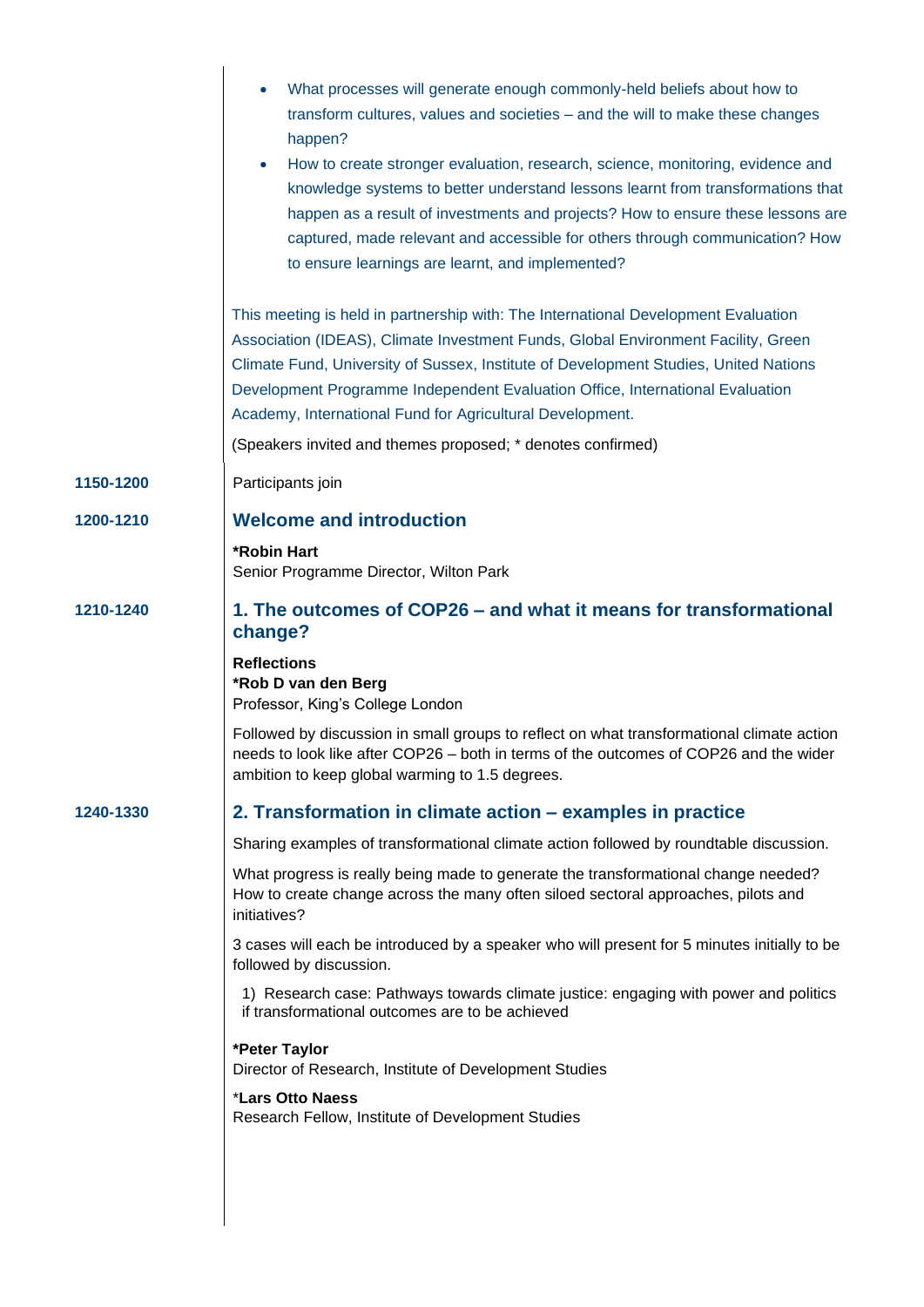|           | 2) Experiences with GCF private sector engagement in transformational change.                                                                                                                                                                                                                                                                               |
|-----------|-------------------------------------------------------------------------------------------------------------------------------------------------------------------------------------------------------------------------------------------------------------------------------------------------------------------------------------------------------------|
|           | *Archi Rastogi<br>Evaluation Advisor a.i. of the Independent Evaluation Unit of the Green Climate Fund                                                                                                                                                                                                                                                      |
|           | *Andreas Reumann<br>Head a.i. of the Independent Evaluation Unit of the Green Climate Fund                                                                                                                                                                                                                                                                  |
|           | 3) An overview of how multiple interventions in different domains of change can<br>contribute to system transformation. This will be approached from the perspective of EIT<br>Climate KIC, an organisation orchestrating innovation portfolios as well as from the<br>perspective of an innovation project itself which combines multiple lines of action. |
|           | <b>Cristian Matti</b><br><b>EIT Climate KIC</b>                                                                                                                                                                                                                                                                                                             |
|           | *Christoph Brodnik<br>Researcher, Austrian Institute of Technology                                                                                                                                                                                                                                                                                          |
| 1330-1335 | <b>Break</b>                                                                                                                                                                                                                                                                                                                                                |
| 1335-1430 | 3. Pathways towards transformational climate action: overcoming<br>barriers and moving forwards                                                                                                                                                                                                                                                             |
|           | Introduction and reflections on previous conversation to shape the discussion groups.                                                                                                                                                                                                                                                                       |
|           | Chair: *Jo Puri<br>Associate Vice President, Strategy and Knowledge Department, International Fund for<br>Agricultural Development (IFAD)                                                                                                                                                                                                                   |
|           | Questions for discussion groups:                                                                                                                                                                                                                                                                                                                            |
|           | 1. On the bases of the cases what have we learnt about the pathways toward<br>transformational change? What other factors should be taken into consideration<br>when designing pathways?                                                                                                                                                                    |
|           | How can collective action take place, for adaptive, anticipatory and robust climate<br>action?                                                                                                                                                                                                                                                              |
|           | Followed by feedback and roundtable discussion.                                                                                                                                                                                                                                                                                                             |
| 1430-1445 | 4. Reflections and next steps                                                                                                                                                                                                                                                                                                                               |
| 1445-1500 | Optional informal discussion and networking opportunity                                                                                                                                                                                                                                                                                                     |